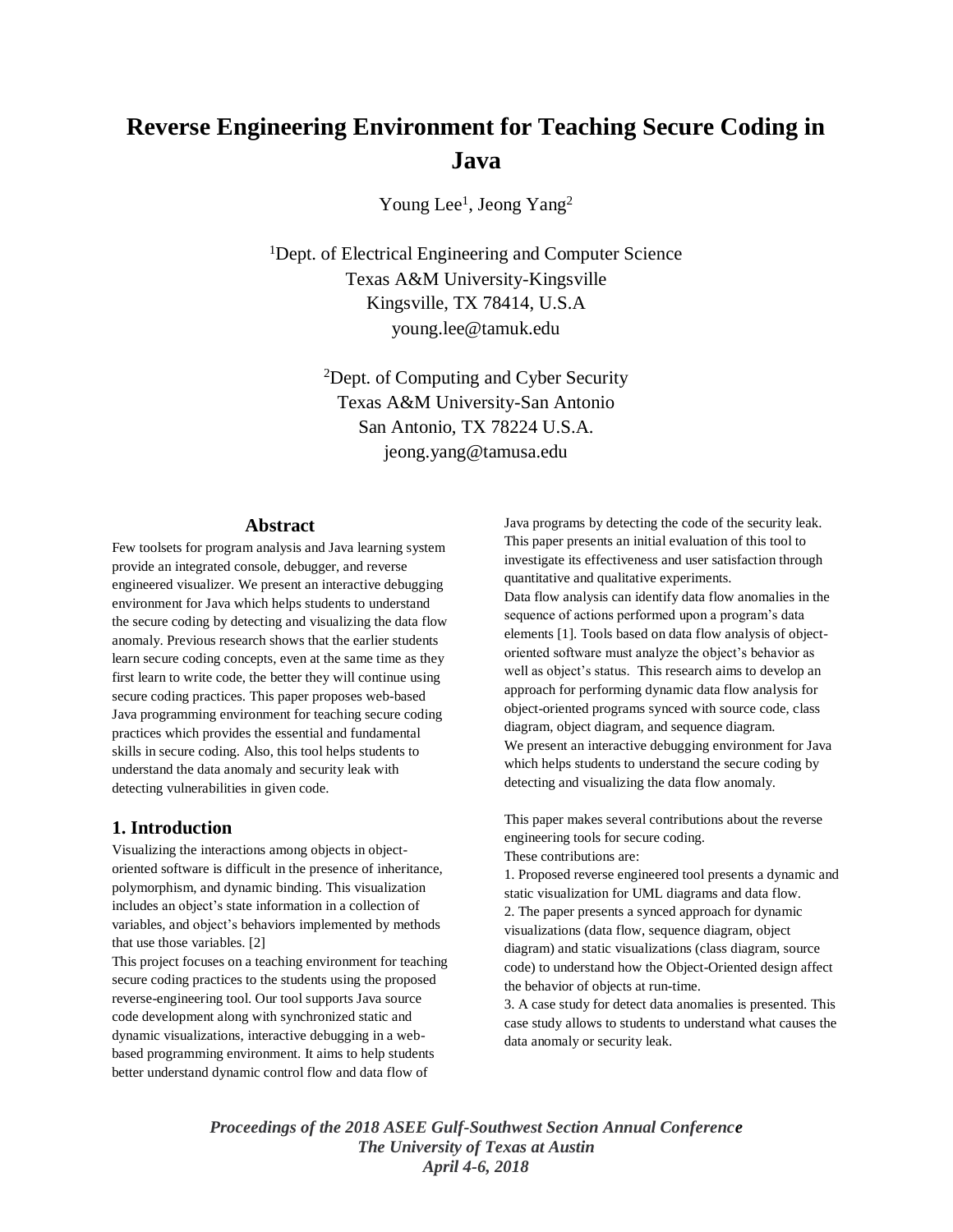# **2. Reverse Engineering Environment**

The proposed tool visualizes the integrated structure and behavior of Java program in a platform-independent webbased environment. It provides synchronized static and dynamic visualization of Java programs such as class diagram, object diagram, sequence diagram, and data flow diagram. An overview of the system (see figure 1) and applied design principles are presented in [3, 4]. Through those synchronized diagrams, students get a better perspective of the structure of the Java code, the behavior, and interaction of the objects, and data flow along with control flow.

# **3. Case Study: Data Anomaly Detection**

Overridden methods and polymorphism can cause a problem called the yo-yo effect with a simple inheritance hierarchy that is only three-level classes deep [2]. With an overridden method 'bounced' up and down among levels of an inheritance hierarchy, overridden methods and polymorphism can result in a data flow anomaly. The reverse-engineered diagrams such as class diagram, object diagram, sequence diagram, and data flow diagram can efficiently visualize the data flow along with control flow for these types of overridden methods in the presence of dynamic binding and polymorphism. Therefore, it is anticipated that the diagram helps programmers perform with less difficulty and required effort in tracing the sequence of calls and detecting data flow anomalies. The arrows on figure 2 (a) show the overriding: h() and i() methods of class B override the methods in class A. The table shows the state variable definitions and uses for some of the methods in the hierarchy. Suppose that A is an actual type of an object o and call  $d()$ , which calls  $g()$ , which calls h(), which calls i(), which finally calls j(). In this case, the variables u and w are first defined in h(), then used in i() and j(). But, when class B is an actual type of object o and a call d() is made. This time B's version of h() and i() are called, u and w are not given values, and thus the call to j() of class A can result in a data flow anomaly. Figure 2 (b) is a yo-yo graph of this situation and illustrates the actual sequence of calls in case of actual type A, B, and C. In figure 3 (b) shows that the variable u and w are declared and used without the defining the values.

Figure 4 shows the user interface of the proposed reverse engineered tool. This tool visualizes each step of program execution on the class diagram, object diagram, sequence diagram, and data flow diagram. Students can step forward and step backward to see how each line of code affects the control flow (method call in sequence diagram), object status (object diagram), where the methods and variables are defined (class diagram), and define-use path (data flow diagram).

# **4. Conclusion**

This project focused on a teaching environment for teaching secure coding practices to the students using the proposed reverse-engineering tool. The case study showed that the tool visualized the data anomalies of the Java source code with synchronized static and dynamic visualizations, and data flow diagrams. In conclusion, the proposed reverse engineered tool helps students better understand dynamic control flow and data flow of Java programs by detecting and visualizing the code of the ta anomalies and security leak.

#### **References**

[1] Scott F. Smith and Mark Thober, "Refactoring Programs to Secure Information Flows," ACM SIGPLAN Workshop on Programming Languages and Analysis for Security, (2006)

[2] Offutt, J., Alexander, R., Wu, Y., Xiao, Q., Hutchinson, C., "A fault model for subtype inheritance and polymorphism," In: Proceedings of the 12th International Symposium on Software Reliability Engineering. pp. 84- 93, (2001)

[3] Jeong Yang, Young Lee, David Hicks, and Kai Chang, "Enhancing Object-Oriented Programming Education using Static and Dynamic Visualization," IEEE Frontiers in Education 2015: Launching a New Vision in Education Engineering, pp. 806-810, (2015)

[4] Jeong Yang, Young Lee, and David Hicks, "Synchronized Static and Dynamic Visualization in a Web-Based Programming Environment," IEEE International Conference on Program Comprehension (ICPC), May 16- 17, (2016)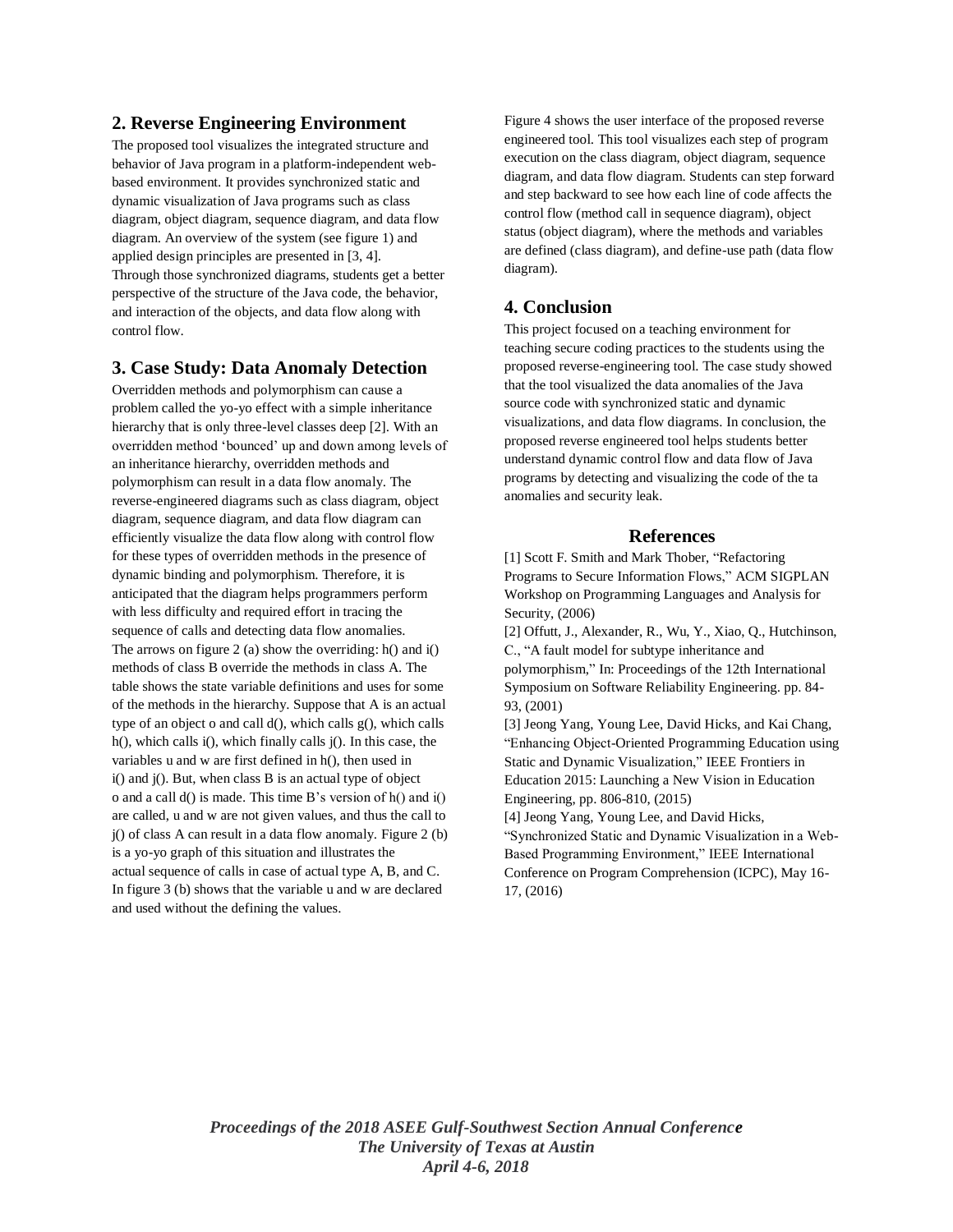

Fig. 1 Architecture Overview



Fig. 2 Data flow anomalies with polymorphism. Source from Offutt, 2011